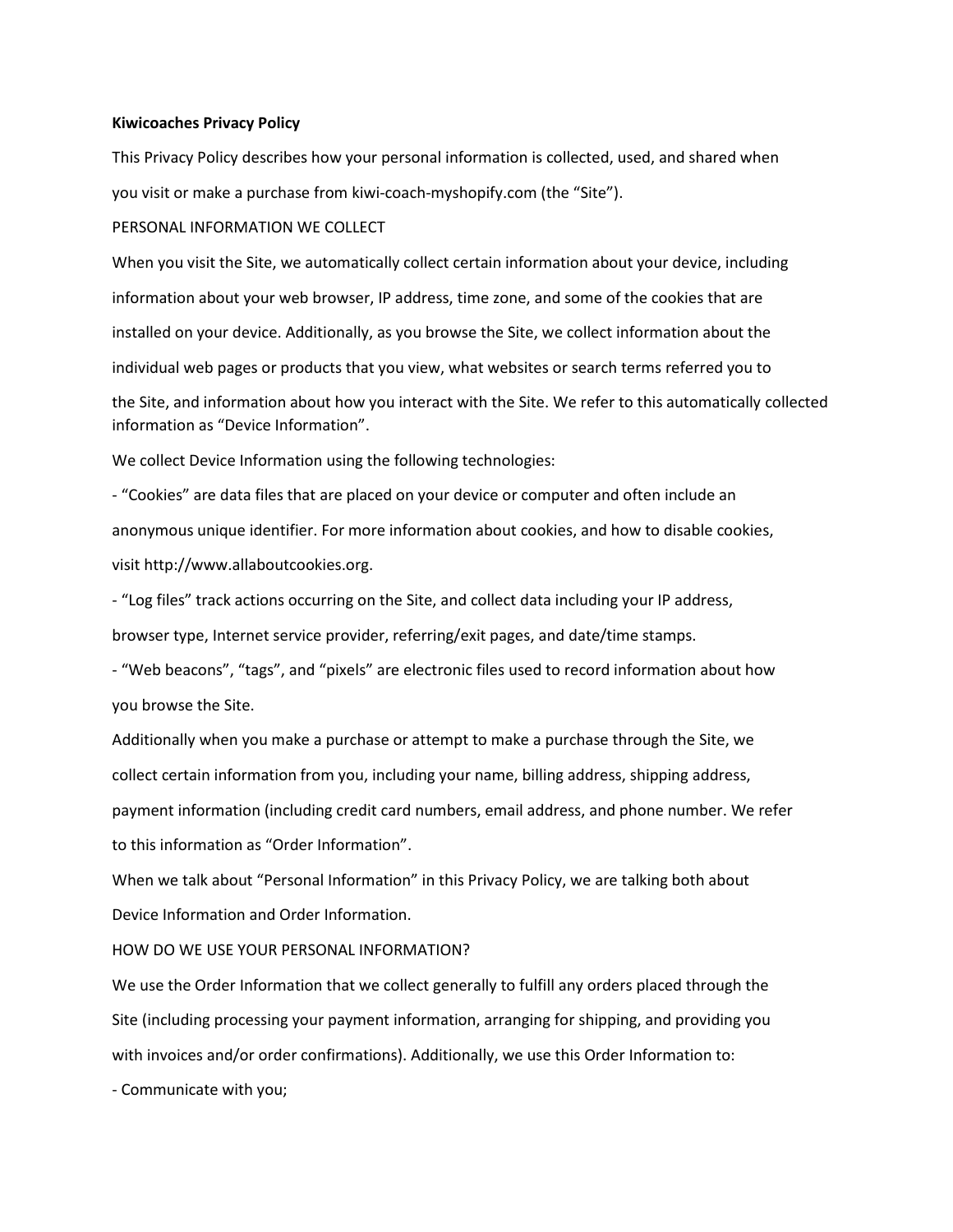- Screen our orders for potential risk or fraud; and

- When in line with the preferences you have shared with us, provide you with information or advertising relating to our products or services.

We use the Device Information that we collect to help us screen for potential risk and fraud (in particular, your IP address), and more generally to improve and optimize our Site (for example, by generating analytics about how our customers browse and interact with the Site, and to assess the success of our marketing and advertising campaigns).

# SHARING YOUR PERSONAL INFORMATION

We share your Personal Information with third parties to help us use your Personal Information, as described above. For example, we use Shopify to power our online store--you can read more about how Shopify uses your Personal Information here: https://www.shopify.com/legal/privacy. We also use Google Analytics to help us understand how our customers use the Site -- you can read more about how Google uses your Personal Information here:

https://www.google.com/intl/en/policies/privacy/. You can also opt-out of Google Analytics here: https://tools.google.com/dlpage/gaoptout.

Finally, we may also share your Personal Information to comply with applicable laws and regulations, to respond to a subpoena, search warrant or other lawful request for information we receive, or to otherwise protect our rights.

# BEHAVIOURAL ADVERTISING

As described above, we use your Personal Information to provide you with targeted advertisements or marketing communications we believe may be of interest to you. For more information about how targeted advertising works, you can visit the Network Advertising

Initiative's ("NAI") educational page at http://www.networkadvertising.org/understandingonlineadvertising/how-does-it-work.

You can opt out of targeted advertising by using the links below:

- Facebook: https://www.facebook.com/settings/?tab=ads
- Google: https://www.google.com/settings/ads/anonymous
- Bing: https://advertise.bingads.microsoft.com/en-us/resources/policies/personalized-ads
- [[INCLUDE OPT-OUT LINKS FROM WHICHEVER SERVICES BEING USED]]